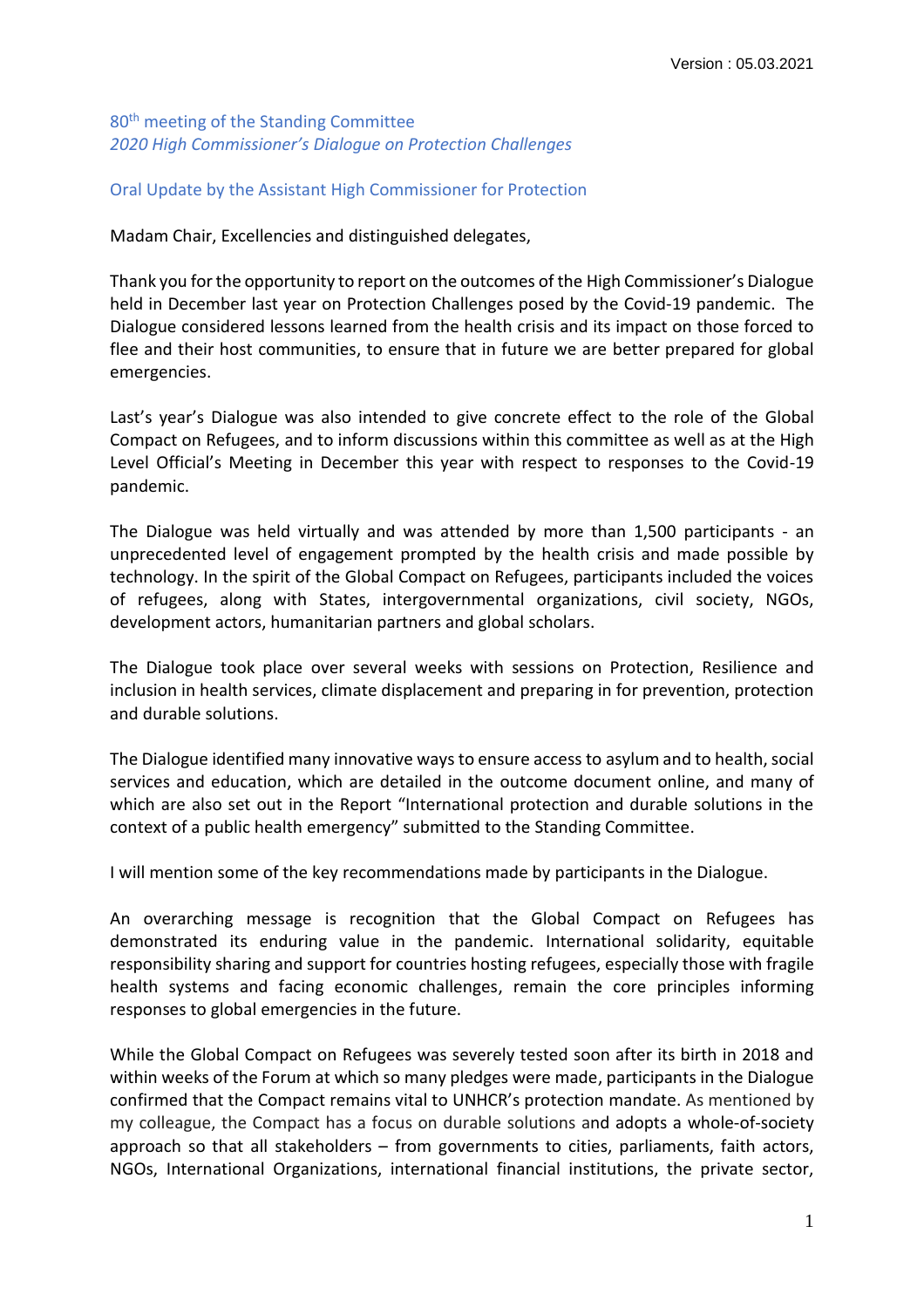academics, and refugees – have an essential role in ensuring that responses are peoplecentred and focus both on emergencies and longer-term prevention and recovery.

Dialogue participants noted that new and innovative partnerships called for by the Compact emerged from the pandemic. Most encouragingly innovative financing practices such as interest-free development loans, pooled funds for health systems, and refocused GRF pledges were adopted during the health crisis. These financial opportunities now need to be replicated and expanded to ensure better preparedness in the future.

In recognizing the centrality of the Compact on refugees, participants in the Dialogue asked that it be applied in a more systematic, rather than ad hoc, way to both emergencies and to longer-term impacts and development needs.

## Specific recommendations include:

Participants reaffirmed the importance of the participation of refugees, and those internally displaced or stateless as a crucial in the response both to the pandemic and to future emergencies.

- The Dialogue highlighted, for example, the invaluable contributions that people forced to flee have made to responding to the health crisis. As my colleague Clementine Salami, Director of the Bureau for the Eastern Horn of Africa and Great Lakes Region, observed, many displaced people are also health professionals who, in their host communities, were quick to support overstretched national health services, providing care and saving lives. The positive image of support from health professionals among refugee and displaced groups stands in contrast to the misinformation, stigmatization, and discriminatory attitudes that surfaced during the pandemic.
- The Dialogue observed that engaging frontline workers, particularly women, and strengthening and working with local communities are key to countering misinformation and responding to the spikes in gender-based violence and discrimination that proliferated globally during lockdowns.

## Dialogue participants urged States to meet their international obligations by ensuring access to territory to seek asylum and protection, a crucial point raised in the previous presentation.

- While States are responsible for protecting national health, it was recognized that limits on border crossings must also ensure that people seeking international protection have access to territory to claim asylum. States can legitimately restrict freedom of movement during a pandemic, but detention and other restrictions of movement, where they need to be imposed, must necessary and proportionate to responding to the health crisis.
- The Dialogue stressed the need for flexibility and adaptability in maintaining processes to identify refugees and to provide them with a legal identity and documentation during the pandemic. By stepping up the use of technology, many States showed it was possible to receive and assess asylum claims remotely, not necessarily requiring major financial or technological investments.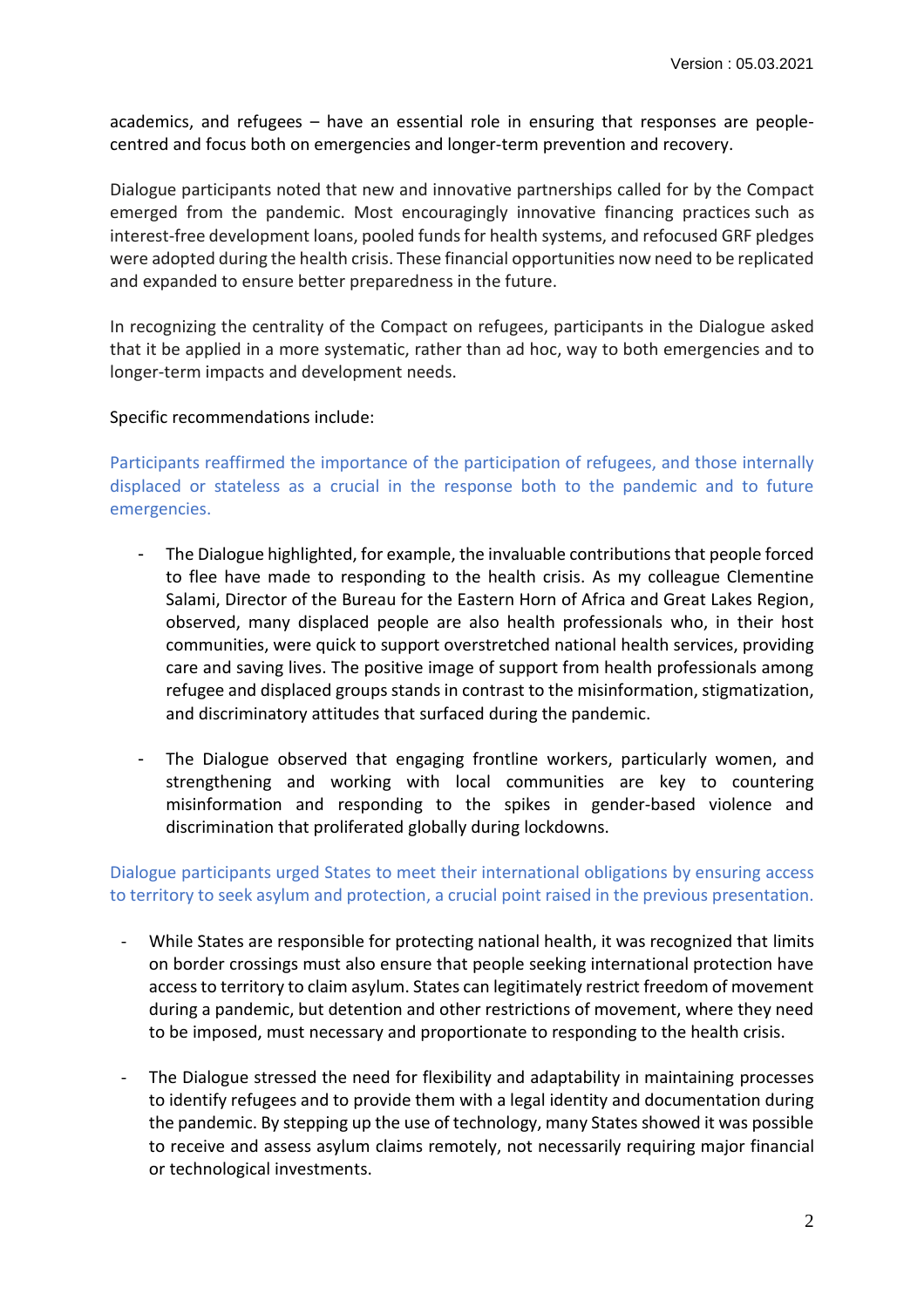Participants warned that unless asylum systems continue to function during an emergency, backlogs will grow and delay or deny protection for asylum seekers.

The Dialogue participants stressed the importance of non-discriminatory inclusion of refugees and those displaced or stateless to national social safety nets and medical care and vaccination programs, access to education, adequate housing and opportunities for employment… a key recommendation for consideration in the Ex Com Conclusion set out by the Director of DIP.

Vulnerable people, including those in need of international protection, are especially likely to face higher risks during a pandemic. Including them in national responses and services is also vital as nations address the longer-term social and economic impacts of the pandemic, including loss of livelihoods.

In emphasising inclusion, the Dialogue further recognized that many host countries need support to do so.

- While many States have extended COVID-19 health services to refugees and other people in need of protection, some States need assistance to meet the health needs of their own citizens. Financial and technical assistance is crucial to strengthening national health systems, to meet the 2030 Sustainable Development goal of "leaving no-one behind".
- Many pledges made at the GRF to support health responses already have been or in the future could be accelerated or adapted to support inclusion in health systems.
- UNHCR will continue to work with authorities and share information to ensure specialized screening and quarantine procedures, registration, and documentation to access health services, including mental health and vaccination programmes.

Strong interest was attracted by the session on how responses to the pandemic can ensure protection of those displaced by climate emergencies. Participants stressed the need to learn from the pandemic and to act urgently to invest in and take action to mitigate, and where possible, prevent displacement before it occurs.

Reactive action, it was stressed, is not sufficient. We must be better prepared to provide protection in the future, including women as leaders and adopting a gender transformative approach to decision-making.

Participants also stressed that it is essential to empower refugees and those displaced to be self-reliant through education, employment and entrepreneurial opportunities. In fact, many of the pledges made at the GRF in 2019 and implemented during the pandemic include programs for the economic empowerment of youth, capacity-building of refugee-led organizations and support for durable solutions.

In responding to the need for inclusion and self-reliance, Dialogue participants noted the need to refresh existing partnerships and to develop new ones, especially in the private sector and